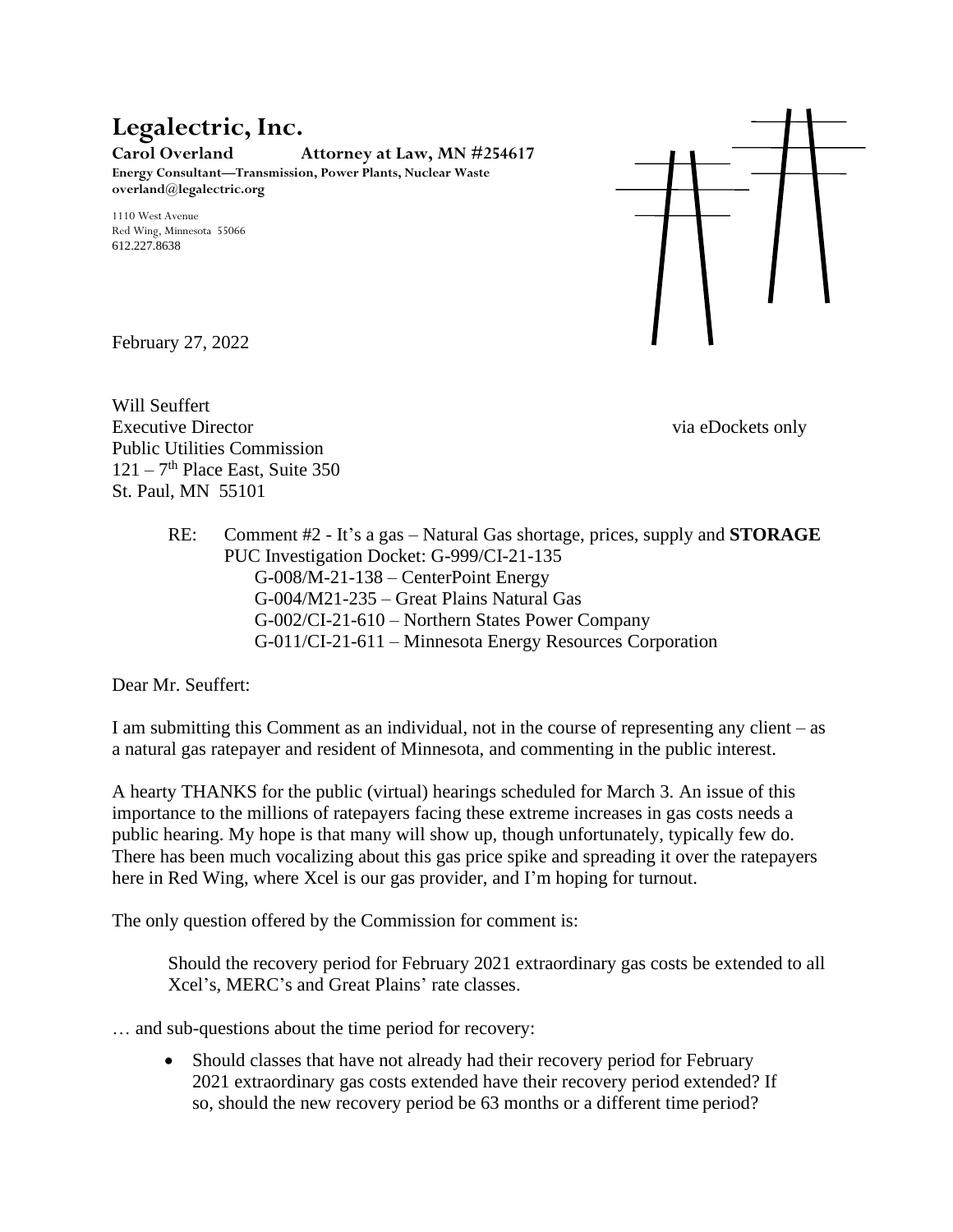- If the recovery period is extended, for which classes should the recovery period be extended?
- Should the decision to extend the recovery period be made now or when the Commission considers the contested hearing currently at OAH?
- Xcel, MERC, and Great Plains are requested to include in their comments a calculation of new recovery factors if the recovery period were to be extended to 63 months for all classes to which the current 27-month period applies.
- If, in their comments, Xcel, MERC, and Great Plains propose a different recovery period then that proposal should include corresponding recovery factors.
- Are there other issues or concerns related to this matter?

The main question and sub-questions are all off point, but for the last bullet.

In its August 30, 2021 Order, the Commission "authorized the impacted utilities to recover extraordinary costs over a 27-month period beginning September 1, 2021, using volumetric, seasonally adjusted, stepped surcharge rates, pending prudence review…" and In its notice of this comment Period, the Commission stated, "At this time, the Commission only seeks comments on the issue of the recovery period..."

However, the Commission did ask, "Are there other issues or concerns related to this matter?" To this question, I shout "**YES THERE ARE OTHER CONCERNS! THE COMMISSION'S ORDER PRESUMES RATE RECOVERY AND THIS POSITION IS NO PLACE FROM WHICH TO START AN INVESTIGATION!**"

At this time, I urge the Commission to take the bottom line of OAG-RUD to heart:

The public interest will be furthered only by holding shareholders—and not ratepayers—responsible for the utilities' unreasonable and imprudent business planning and judgment. For this reason, the Commission should deny recovery of \$379.8 million in unreasonable and imprudently incurred gas costs as identified by the OAG.

OAG Comment, p. 3, July 6, 2021.

The Department hems and haws, pointing out many of the problems raised by OAG-RUD, but backs away from the logical conclusions, providing a soft landing for the utilities and steering the Commission away from holding utilities accountable. This is not the public interest.

Just this week, as the Commission is spreading the costs of this natural gas fiasco to ratepayers, Xcel Energy increased its dividend to shareholders  $6.6\%$ .<sup>1</sup>

As I'd noted in my earlier comment, I have some knowledge of natural gas storage as a client lives above Minnesota's only geological natural gas storage facility, the 7 billion cubic foot natural gas dome storage near Waseca. It turns out that there is also other storage available near Minnesota gas

<sup>&</sup>lt;sup>1</sup> Seeking Alpha: [https://seekingalpha.com/pr/18683447-xcel-energy-inc-board-increases-2022-common-dividend-](https://seekingalpha.com/pr/18683447-xcel-energy-inc-board-increases-2022-common-dividend-6_6-percent-declares-dividend-on-common)[6\\_6-percent-declares-dividend-on-common](https://seekingalpha.com/pr/18683447-xcel-energy-inc-board-increases-2022-common-dividend-6_6-percent-declares-dividend-on-common)